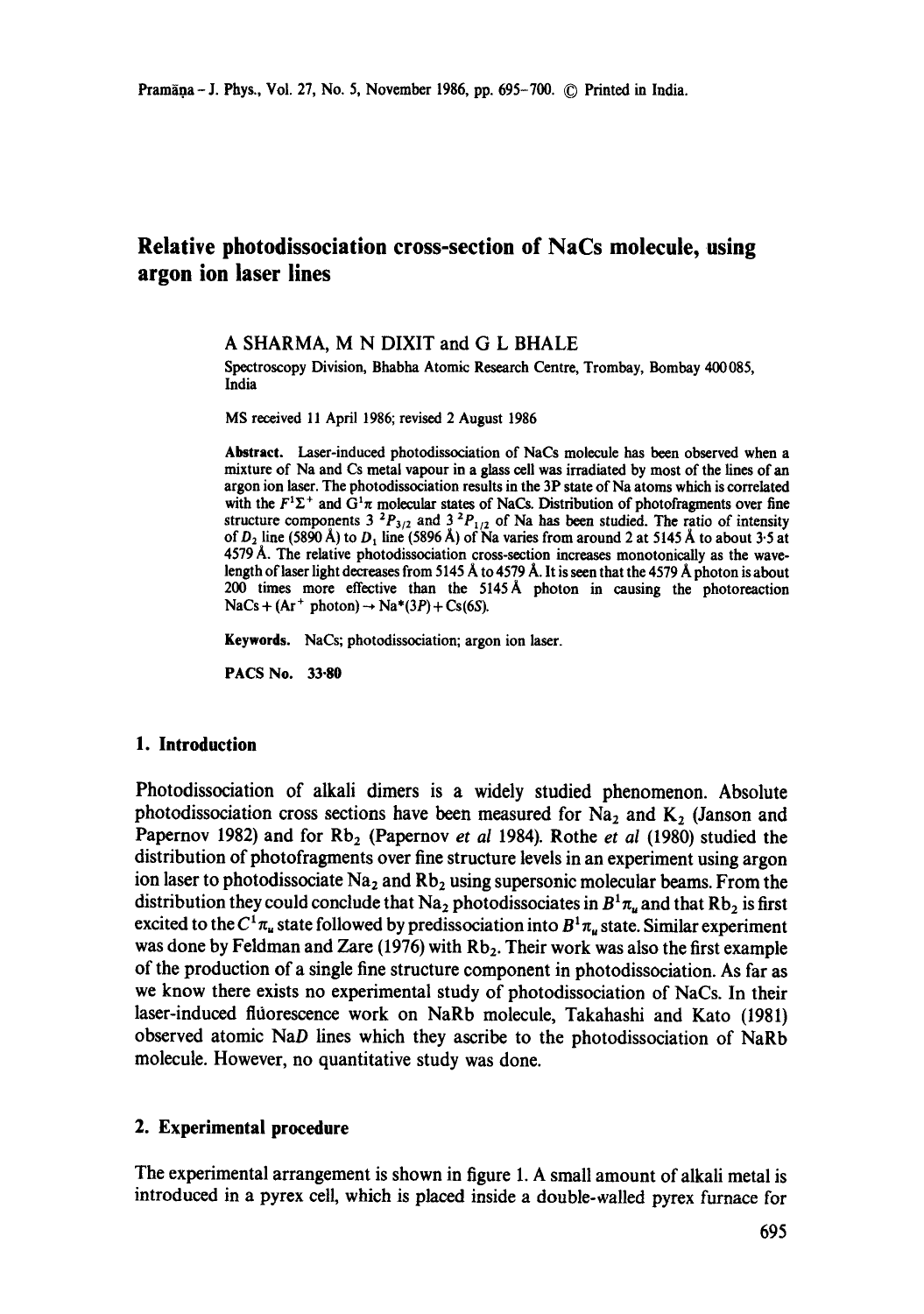

**Figure** 1. Experimental set-up for studying the laser-induced photodissociation of NaCs molecule.

proper insulation and temperature control. Prior to filling the pyrex cell its walls are degassed with a flame for sometime. The residual pressure in the cell is less than  $10^{-5}$  torr before filling. The oven is heated with a nichrome heater wire, wound in such a way that one end of the cell is slightly cooler than the rest of the cell. The vapour pressure in the cell is determined by the temperature of this cooler end. The temperature of the cell is measured with a chromel alumel thermocouple. It was found that pyrex cells containing alkali metal vapour rapidly deteriorate as the temperature of the cell is raised above 250°C. Thus all our experiments were done at temperatures below 200°C. In equilibrium, Cs and Na coexist with  $Na<sub>2</sub>$ , Cs<sub>2</sub> and NaCs. At 180°C, for which the data are presented here, their number densities are estimated to be  $7.4 \times 10^{14}$  cm<sup>-3</sup>, 8.9  $\times 10^{11}$  cm<sup>-3</sup>, 2.2  $\times 10^{9}$  cm<sup>-3</sup>, 1.5  $\times 10^{12}$  cm<sup>-3</sup> and 1.5  $\times 10^{11}$  cm<sup>-3</sup> respectively. The number densities of Na and Cs are calculated from the values of equilibrium constants taken from thermodynamic tables (StuU and Sinke 1956) whereas the number densities for molecules  $Na<sub>2</sub>$ , Cs<sub>2</sub> and NaCs are derived from the law of mass action (Kestin and Dorfman 1971). Various lines of CW argon ion laser (Spectra Physics 164) were used to photodissociate NaCs. Typical power for 5145, 5017, 4965, 4880, 4765, 4727 and 4579 A laser line was 350, 35,125, 300,125,18 and 20 mW respectively. The experiment consists of measuring the intensity of NaD light fluorescence as various lines of  $Ar^+$  laser are incident on the cell, always maintaining the geometry of the experiment undisturbed. The experiment is done in three different parts. (i) Using a  $Na + Cs$  cell we study the  $NaD<sub>1</sub>$  and  $D<sub>2</sub>$  lines emitted in laser-induced photodissociation of both NaCs and Na<sub>2</sub> molecules. The laser not only causes photodissociation of  $Na<sub>2</sub>$  and NaCs but also produces a rich laser-induced fluorescence spectrum of stokes and antistokes lines emitted by  $Na<sub>2</sub>$  and NaCs. (ii)  $Na<sub>2</sub>$  present in the Na + Cs cell also gets photodissociated together with NaCs to produce NaD lines. However the proportion of NaD line signal from  $Na<sub>2</sub>$  is only a few percent of that from NaCs. To find out this proportion we used.another cell containing only sodium vapour, mounted in a similar set-up as that of  $Na + Cs$  cell. Again, we studied the NaD lines and also the laser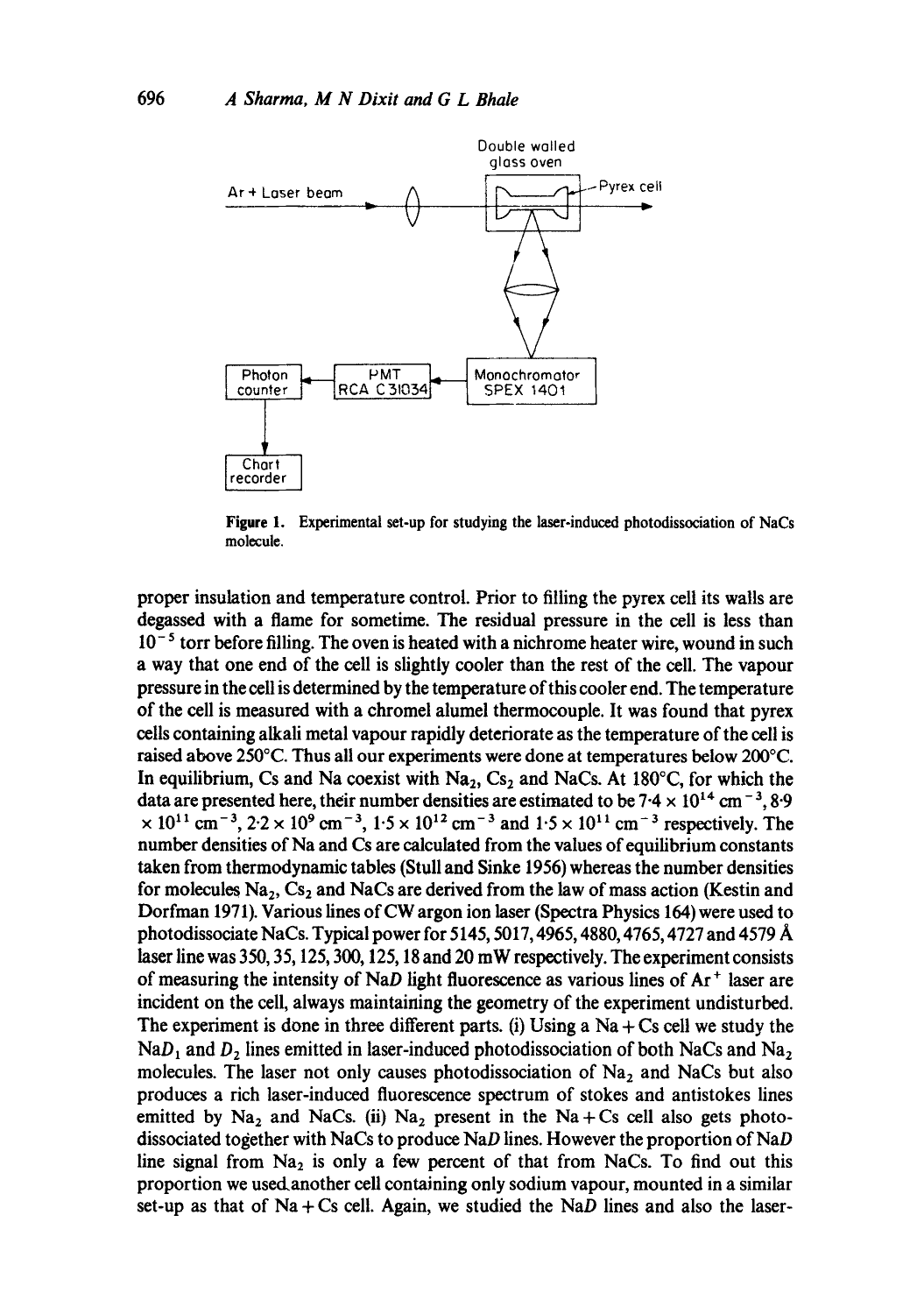induced fluorescence from  $Na<sub>2</sub>$ . (iii) To find the relative NaCs photodissociation crosssection, we studied the relative yield of  $NAD$  lines as the argon ion laser is tuned to its different wavelengths.

## **3. Results and discussion**

The photodissociation of NaCs results in the production of Na in 3P state and Cs in 6S state. Intensity of  $D_1$  (5896 Å) and  $D_2$  (5890 Å) lines arising from the  $3P_{1/2}$  and  $3P_{3/2}$ states of Na respectively is monitored as the argon ion laser is tuned to its various wavelengths keeping the geometry undisturbed. A small fraction of fluorescence signal due to the photodissociation of  $Na<sub>2</sub>$  is also present in the cell. This also results in the production of Na(3P) atoms. However, as can be seen from the number densities mentioned above, the contribution of  $Na<sub>2</sub>$  to the intensity of NaD light emitted in photodissociation is insignificant as compared to that of NaCs. The minimum value of  $v''$  in  $X<sup>1</sup>\Sigma_{\alpha}^{+}$  ground state of Na<sub>2</sub> from which the molecule can get photodissociated is 30, 25, 23, 21, 17, 15, 11 for wavelength 5145, 5017, 4965, 4880, 4765, 4727 and 4579 Å respectively (Janson and Papernov 1982). The corresponding values of  $v''$  for the photodissociation of NaCs molecule in its ground state  $X<sup>1</sup>\Sigma^{+}$  are 25, 20, 18, 15, 10, 8 and 1. This is because  $D_0$  for Na<sub>2</sub> and NaCs are 0.72 eV and 0.57 eV respectively in their ground states. Because of the Boltzmann distribution, the fraction of NaCs molecules that can get photodissociated by any argon ion laser line is much higher than the corresponding fraction for  $Na<sub>2</sub>$  molecules. Experimentally, at 180°C a very bright yellow Na fluorescence is visible for vapour in a Na  $+$  Cs cell as any argon ion laser light is shone on it. For a different cell which has only Na vapour under identical conditions, the yellow fluorescence is very weak and barely visible. The laser-induced fluorescence spectrum of Na<sub>2</sub> with its stokes and antistokes lines is seen in both Na + Cs and Na cells. One could normalize the NaD light intensity from the photodissociation with respect to the intensity of a particular  $Na<sub>2</sub>$  stokes line. Figure 2 compares the results of photodissociation in a  $Na + Cs$  and  $Na$  cells, i.e. between parts (i) and (ii) of the experiment. When excited by 4880 Å  $Ar<sup>+</sup>$  line, Na<sub>2</sub> dimers present in both the cells give rise to 5246 Å Na<sub>2</sub> stokes line which corresponds to  $B^1\pi_u$  (v' = 6, J' = 43)  $\rightarrow X^1\Sigma_a^+(v^{\prime\prime})$  $= 13$ ,  $J'' = 43$ ) transition. As seen in figure 2, in a Na + Cs cell the NaD line intensity is more than 10 times the intensity of 5246 Å  $Na<sub>2</sub>$  stokes line. In a cell which has only sodium, it is the 5246 Å  $Na<sub>2</sub>$  line which is more than 30 times as intense as the NaD line. Thus in a Na + Cs cell, the contribution of NaCs to the NaD line is about 300 times the contribution of Na<sub>2</sub>. Thus in a Na + Cs cell the contribution of Na<sub>2</sub> photodissociation to the NaD line intensity can be totally neglected.

NaD light intensity is always found to vary linearly with the incident laser power. This eliminates multiphoton processes and also effects of absorption saturation. The NaD light intensity also varies linearly with the ground state NaCs density. This further supports the view that NaD light is the result of photodissociation of NaCs molecule. The mechanism of excitation transfer from NaCs\* to Na $*(3P)$  on collision is totally unimportant. As shown by Kopeikina and Janson (1976) for number density  $N_0$  (here Na in 3S state) less than  $10^{14}$  cm<sup>-3</sup>, photodissociation dominates excitation transfer.

Figure 3 shows the Na $D_1$  and  $D_2$  light intensity produced after the reaction,

 $NaCs + (Ar^+ laser photon) \rightarrow Na^*(3P) + Cs(6S).$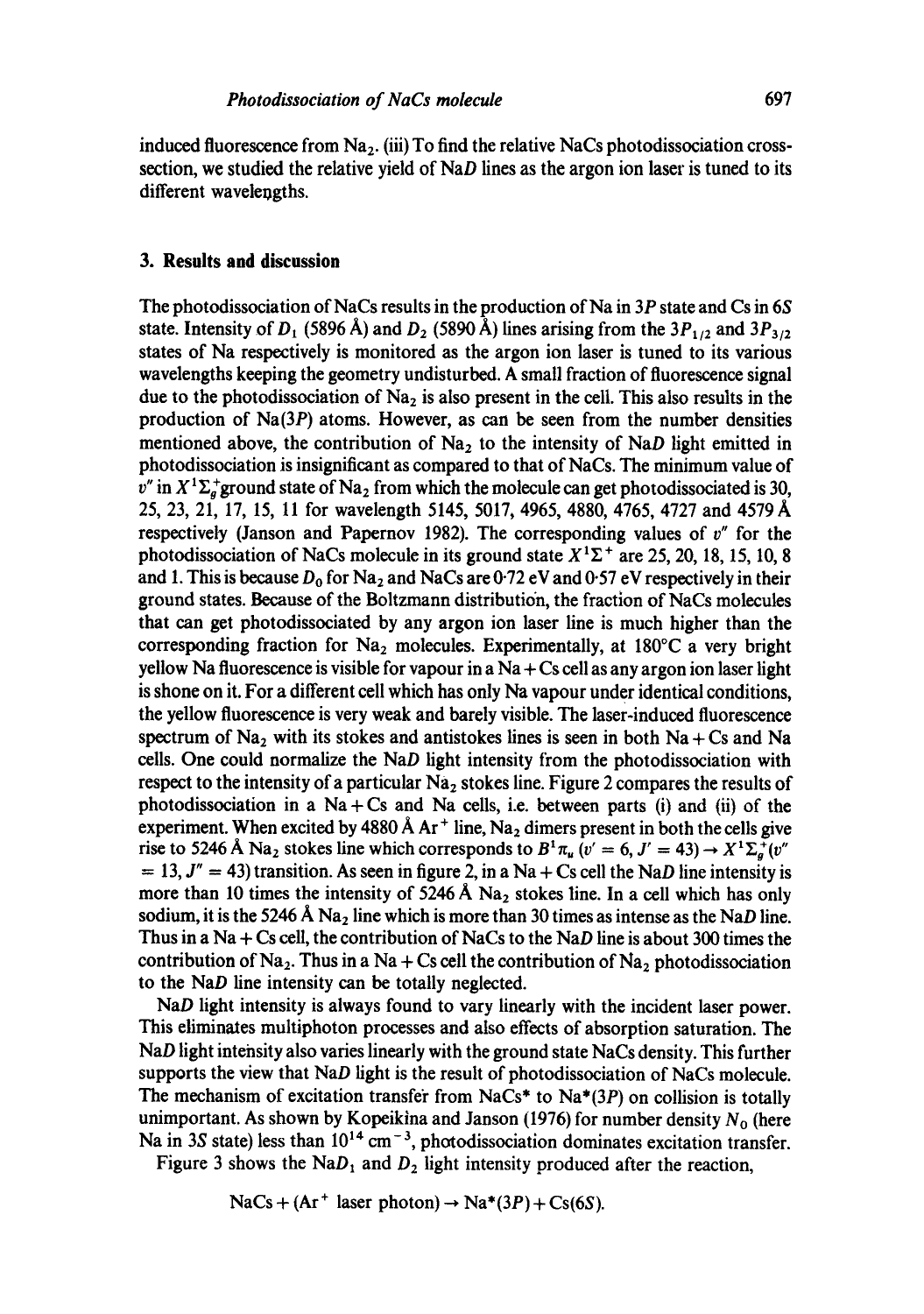

Figure 2. Comparison of NaD light intensity observed in separate experiments with Na and Na + Cs vapour cells. In both cases the Na<sub>2</sub> dimers present produce 5246 A stokes line which corresponds to the transition  $B^{1}\pi_{u}$  (v' = 6, J' = 43)  $\rightarrow X^{1}\Sigma_{g}^{+}(v'' = 13, J'' = 43)$ .



Figure 3. Yield of sodium  $D_1$  (5896 Å) and  $D_2$  (5890 Å) fluorescence due to photodissociation of NaCs molecules. Chart recorder trace (a), (b) and (c) is for 4579 A, 4880 A and 5017 A laser light respectively. The intensity units are arbitrary,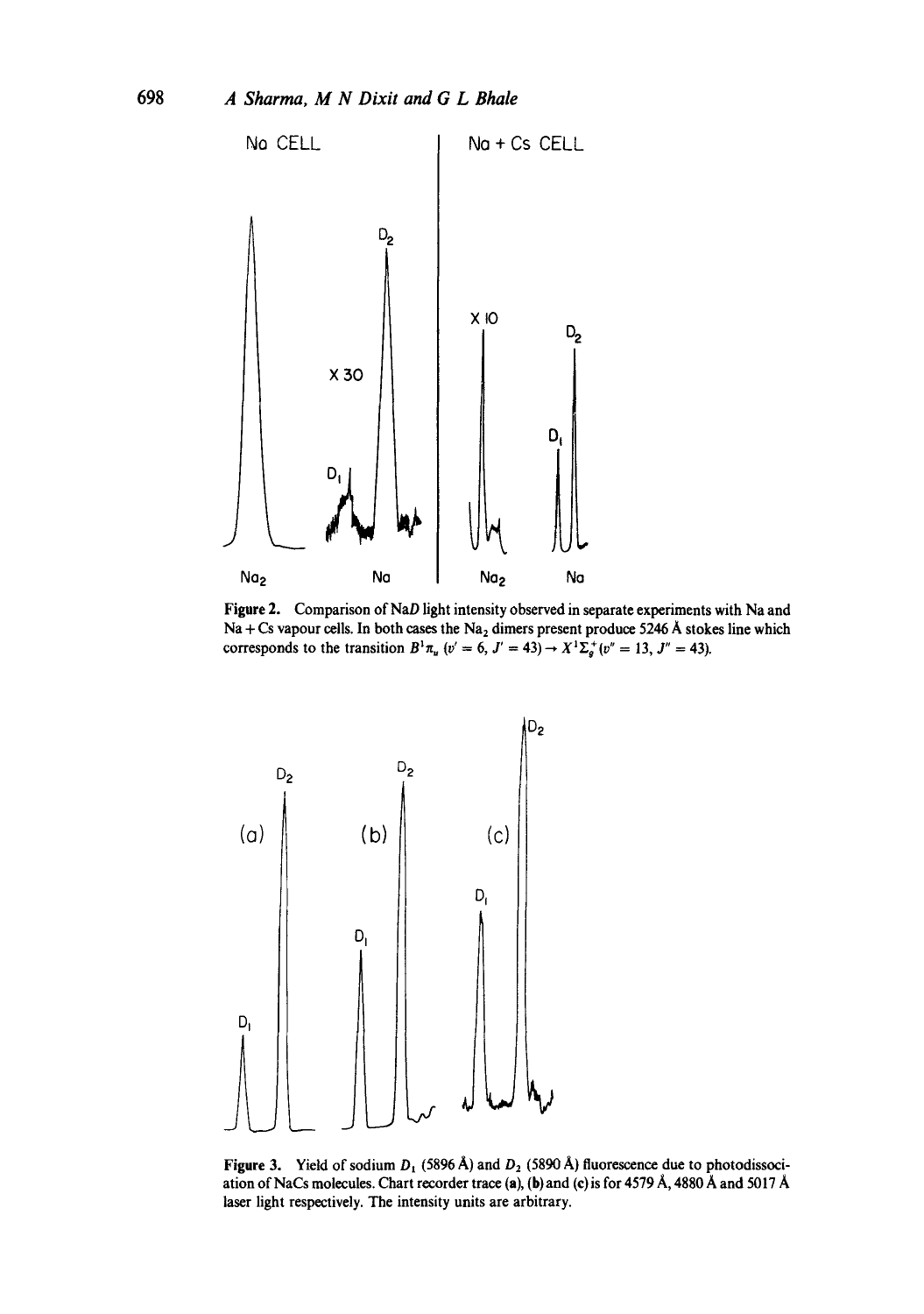In all our experiments the self-absorption of D light by Na vapour is found to be negligible. The ratio  $D_2/D_1$  is thus reliable and due only to the primary process of photodissociation. It is seen that the ratio of intensities  $D_2/D_1$  is always close to 2 for all wavelengths except for  $4579 \text{ Å}$  for which it is about 3.5. This could be compared to the total absence of  $D_1$  light observed by Feldman and Zare (1976) in their Rb<sub>2</sub> work. Figure 4 shows the relative photodissociation cross section per photon for the various Ar<sup>+</sup> laser lines in the photo reaction mentioned earlier. The monotonic increase in the cross-section as the wavelength is reduced can be easily understood. This is because the minimum value of *v"* from which photodissociation can take place also decreases as the wavelength is reduced. Thus a higher fraction of NaCs molecules is available for photodissociation for shorter wavelengths.

The photodissociation takes place in the continuum of  $F^1\Sigma^+$  and  $G^1\pi$  states, which are correlated with 3P state of Na atom. In the absence of any knowledge about the relevant potential energy curves of NaCs, it is not possible to be certain about the mechanism of photodissociation. Apart from direct excitation into the continuum of  $F$ and G states as in the case of  $Na<sub>2</sub>$  (Janson and Papernov 1982), for heavier alkali atoms the likelihood becomes higher that photodissociation can take place via some indirect process. In Rb for example (Feldman and Zare 1976), the argon ion laser excites the dimers to the  $C^1\pi_u$  state followed by predissociation into the  $B^1\pi_u$  state. Further information about the potential energy curves of NaCs should clarify our understanding about the photodissociation described here.



**Figure** 4. Relative photodissociation cross-section of NaCs molecule vs the argon ion laser wavelength.  $\sigma_{rel}$  is arbitrarily taken as 1 for 5145 Å wavelength. The error bars are mainly due to laser intensity fluctuation.